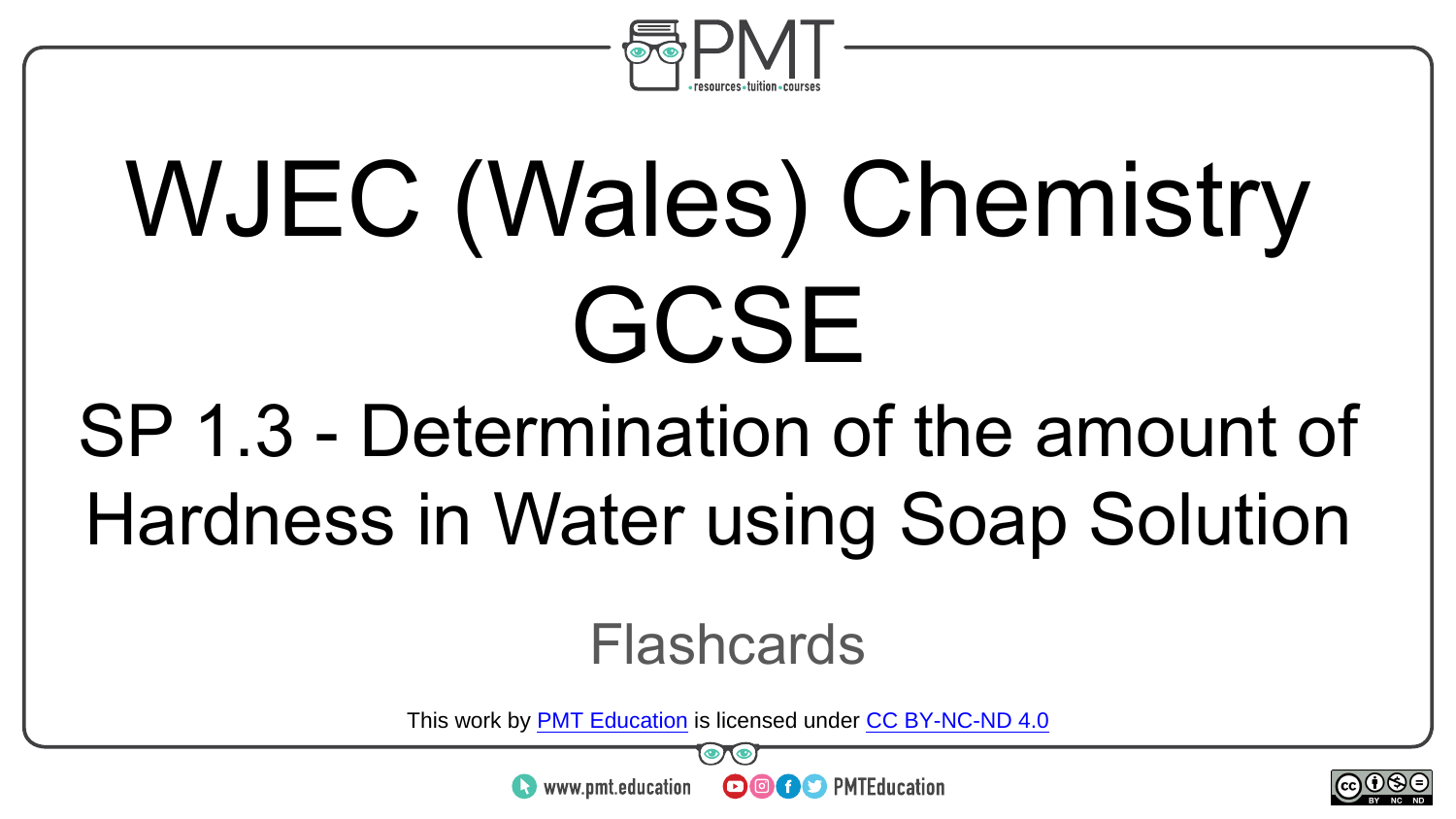

#### How does soft water compare to hard water?



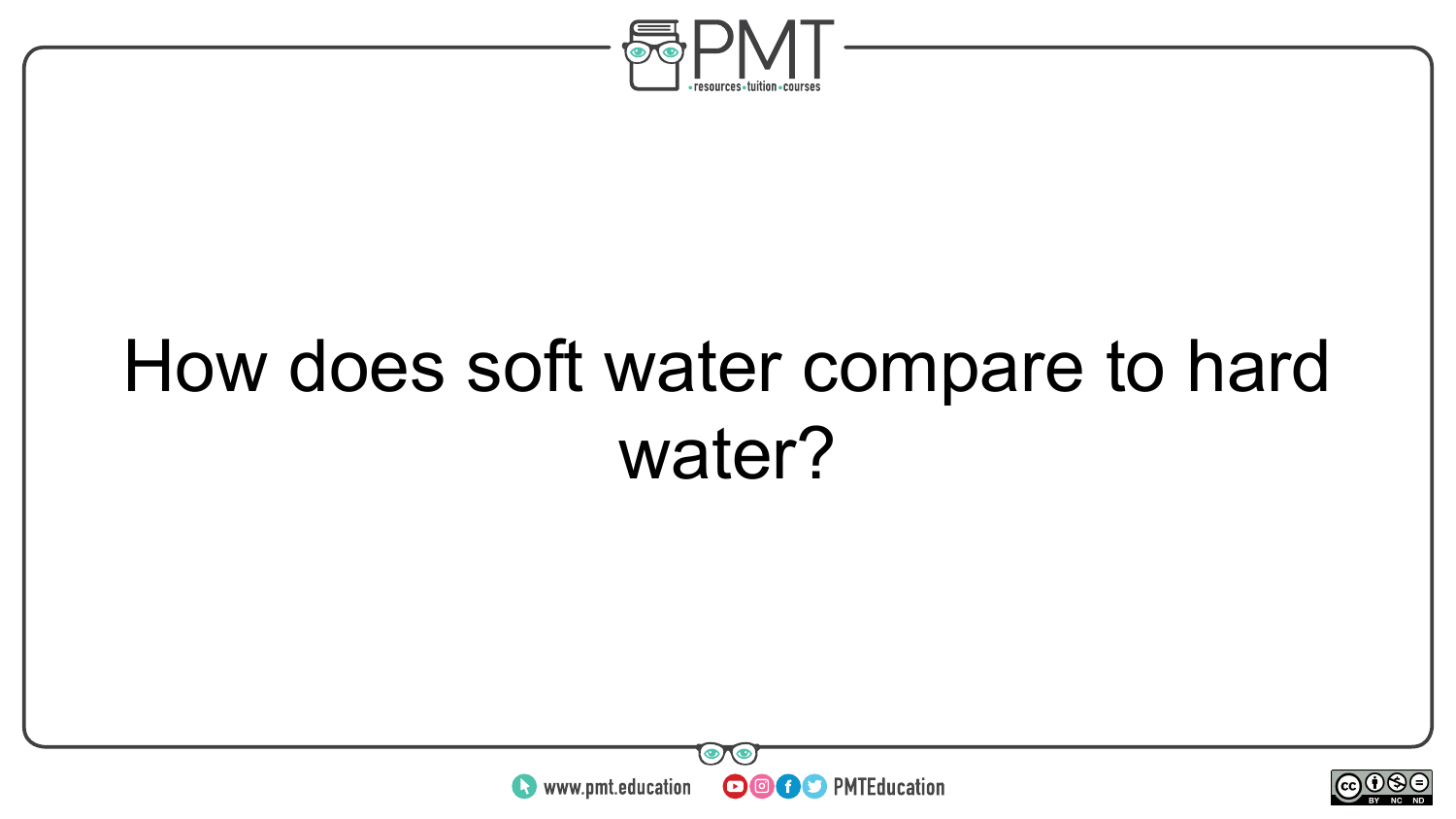

#### How does soft water compare to hard water?

# Soft water readily forms a lather with soap whereas it is much more difficult for hard water to form a lather.



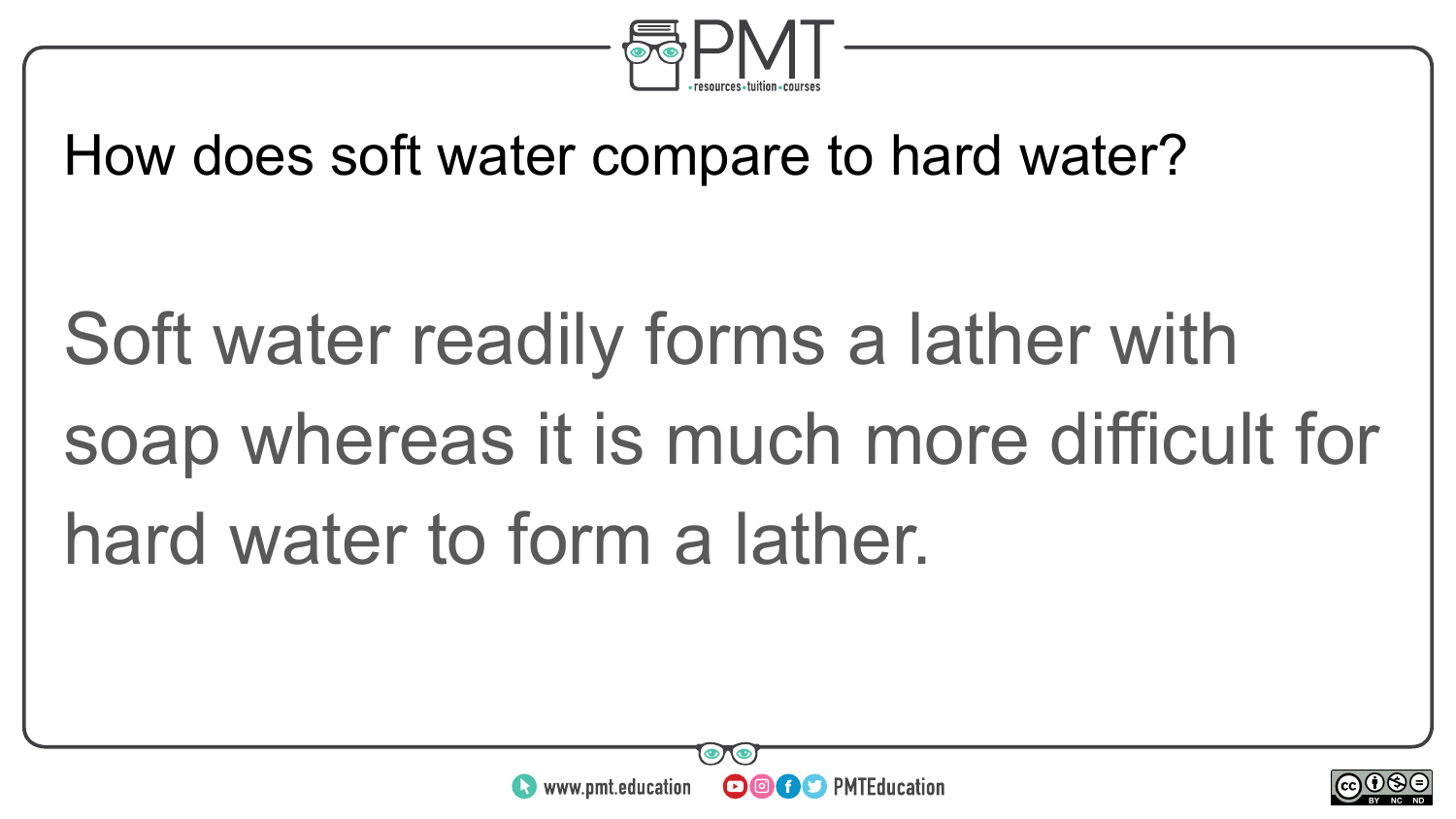

#### What does hard water contain?



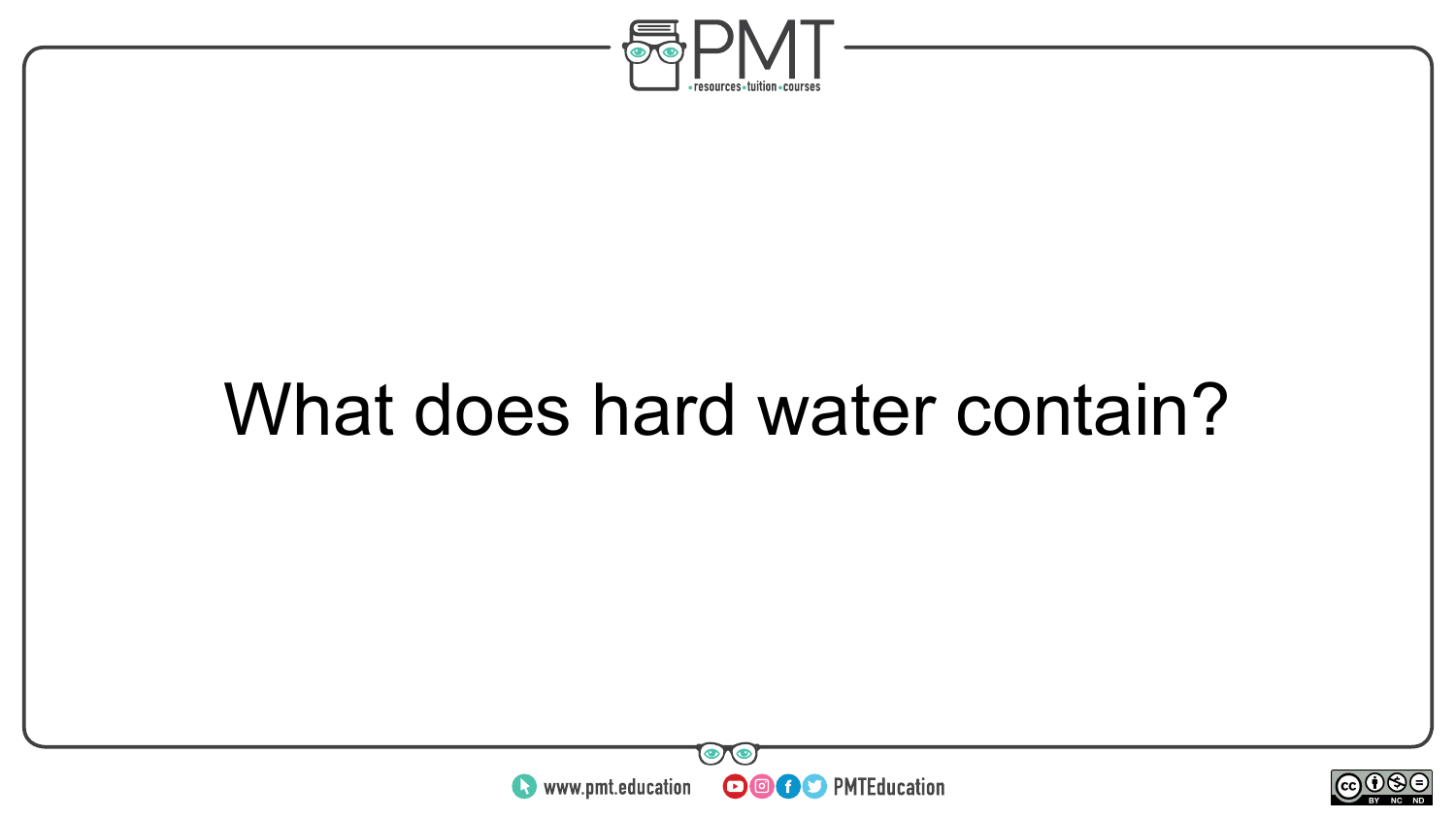

#### What does hard water contain?

## Hard water contains dissolved Calcium and Magnesium compounds.



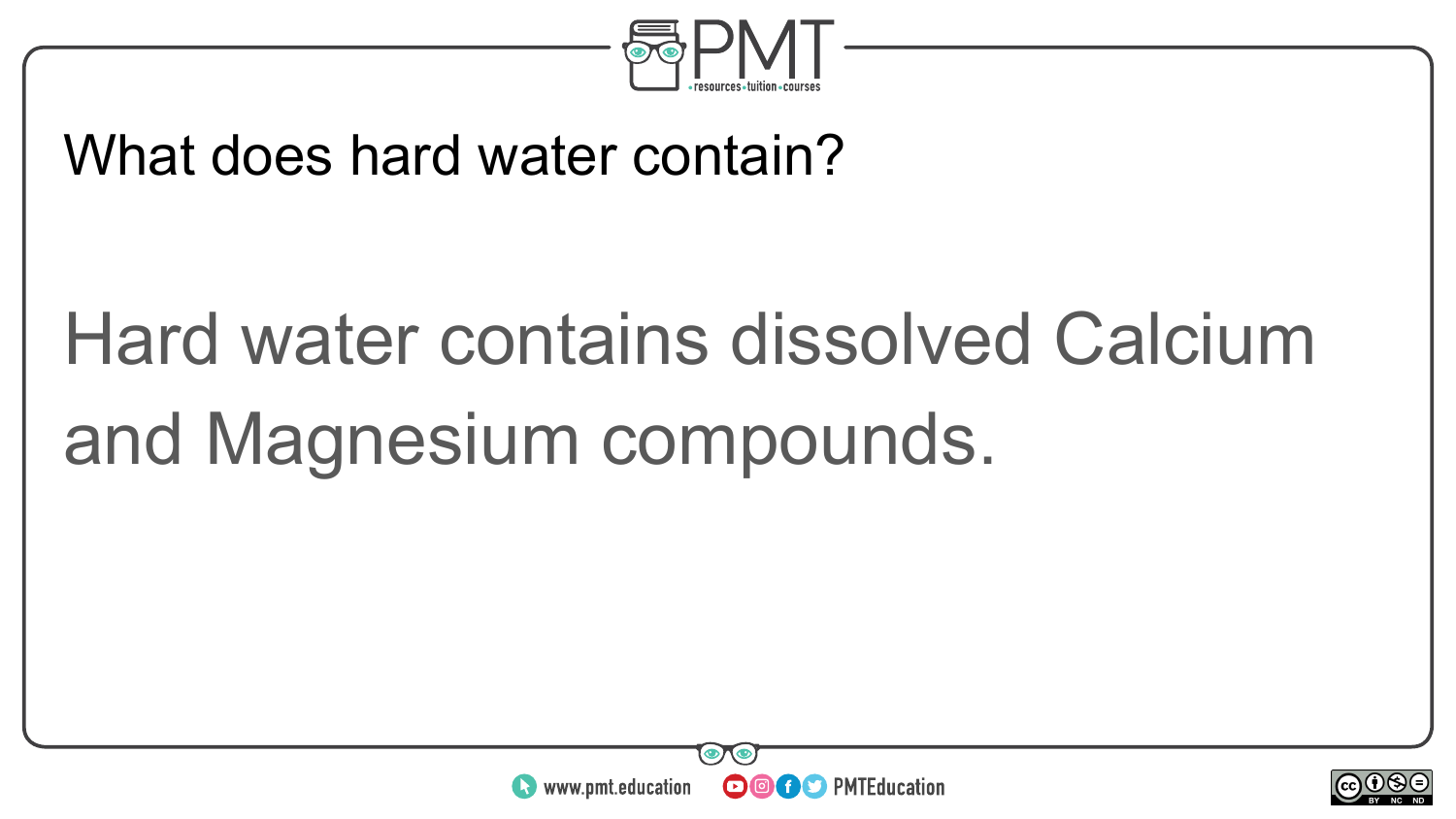

#### What is the difference between temporary and permanent hard water?



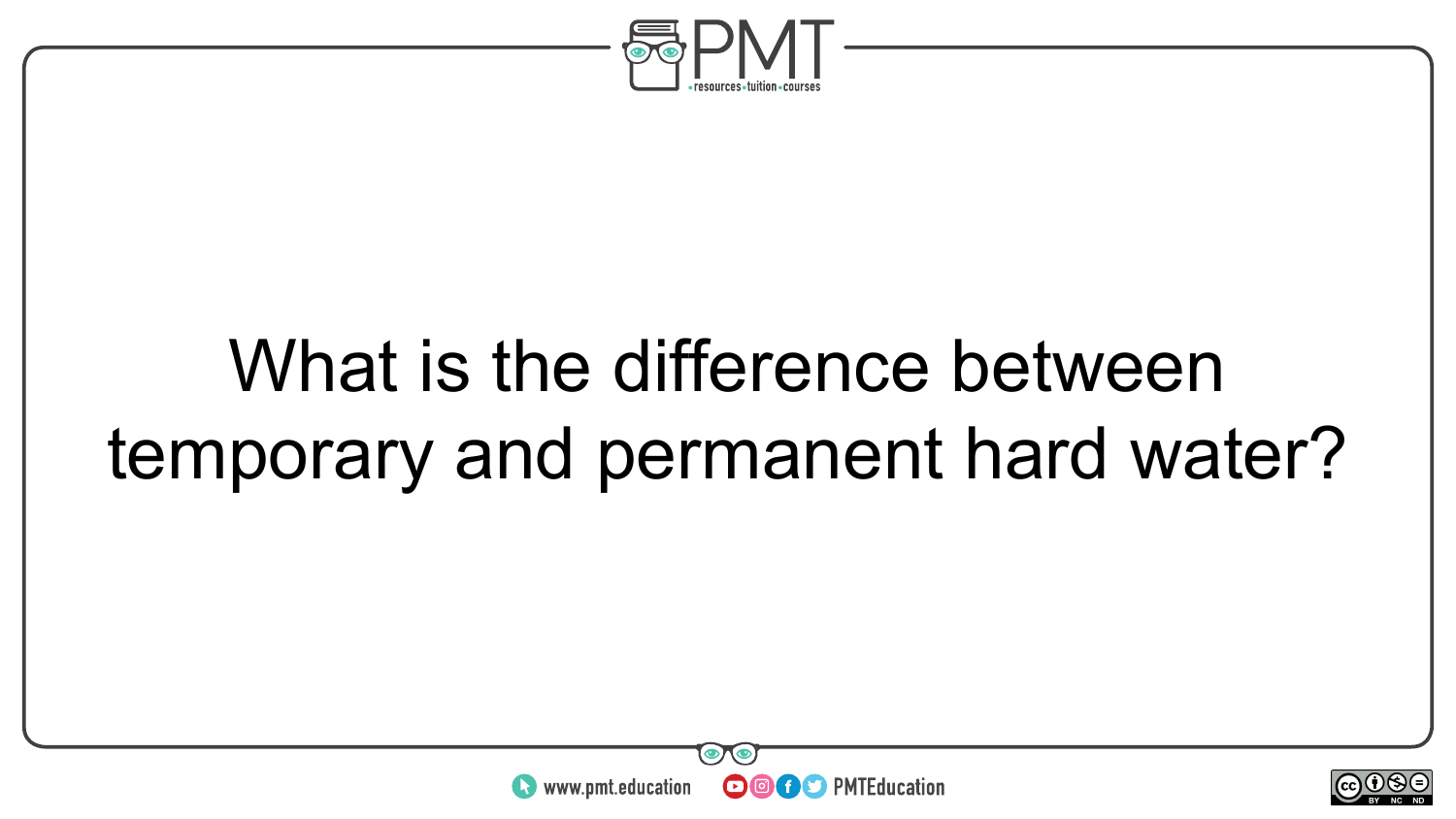

What is the difference between temporary and permanent hard water?

Temporary hard water becomes soft when boiled whereas permanent hard water does not.



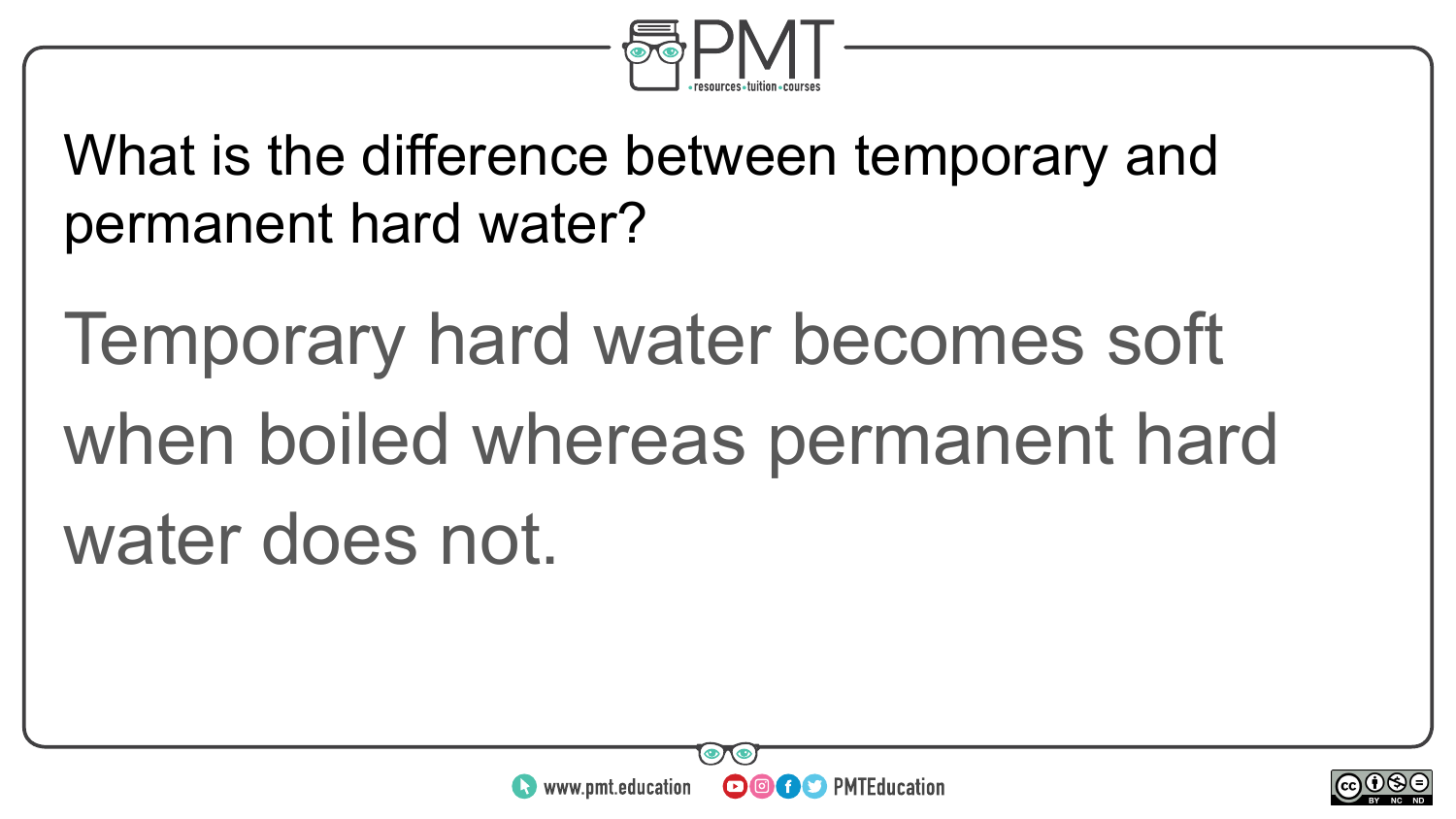

### List the apparatus required to investigate the hardness of water using a soap solution



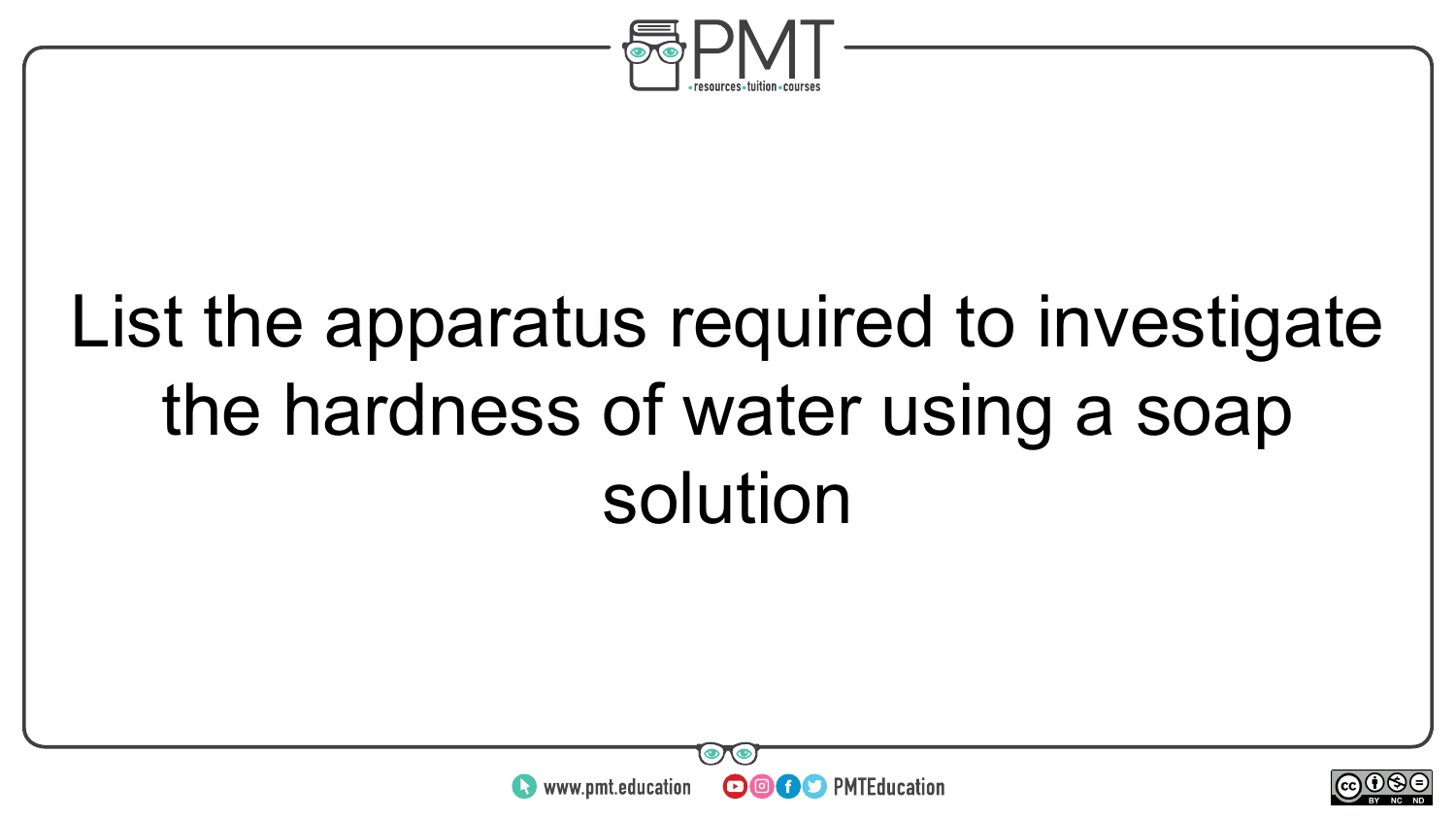

List the apparatus required to investigate the hardness of water using a soap solution

- 100 cm<sup>3</sup> conical flask
- 50 cm<sup>3</sup> measuring cylinder
- Dropping pipette
- Stopwatch



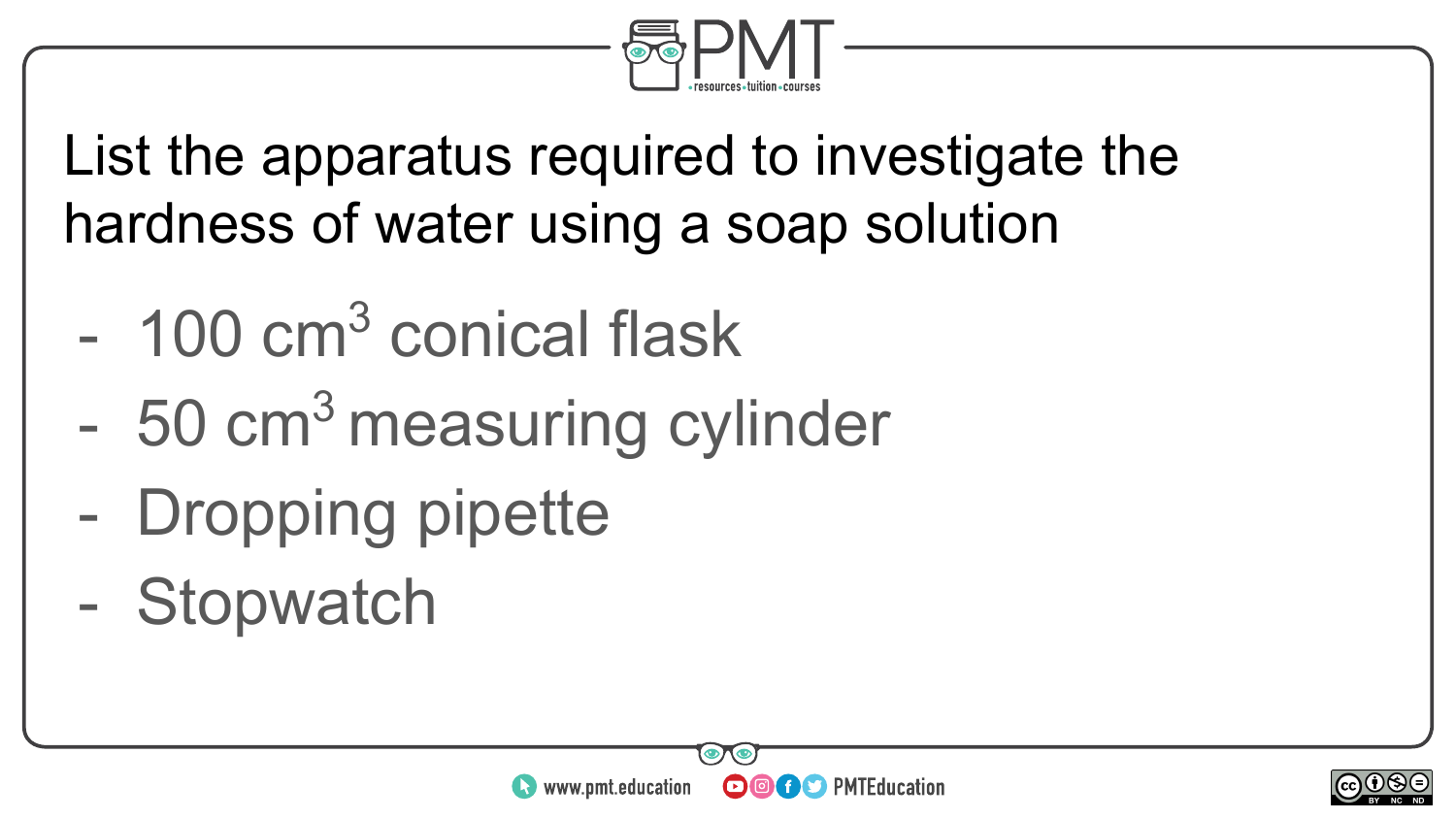

### Outline an experiment to investigate the hardness of water



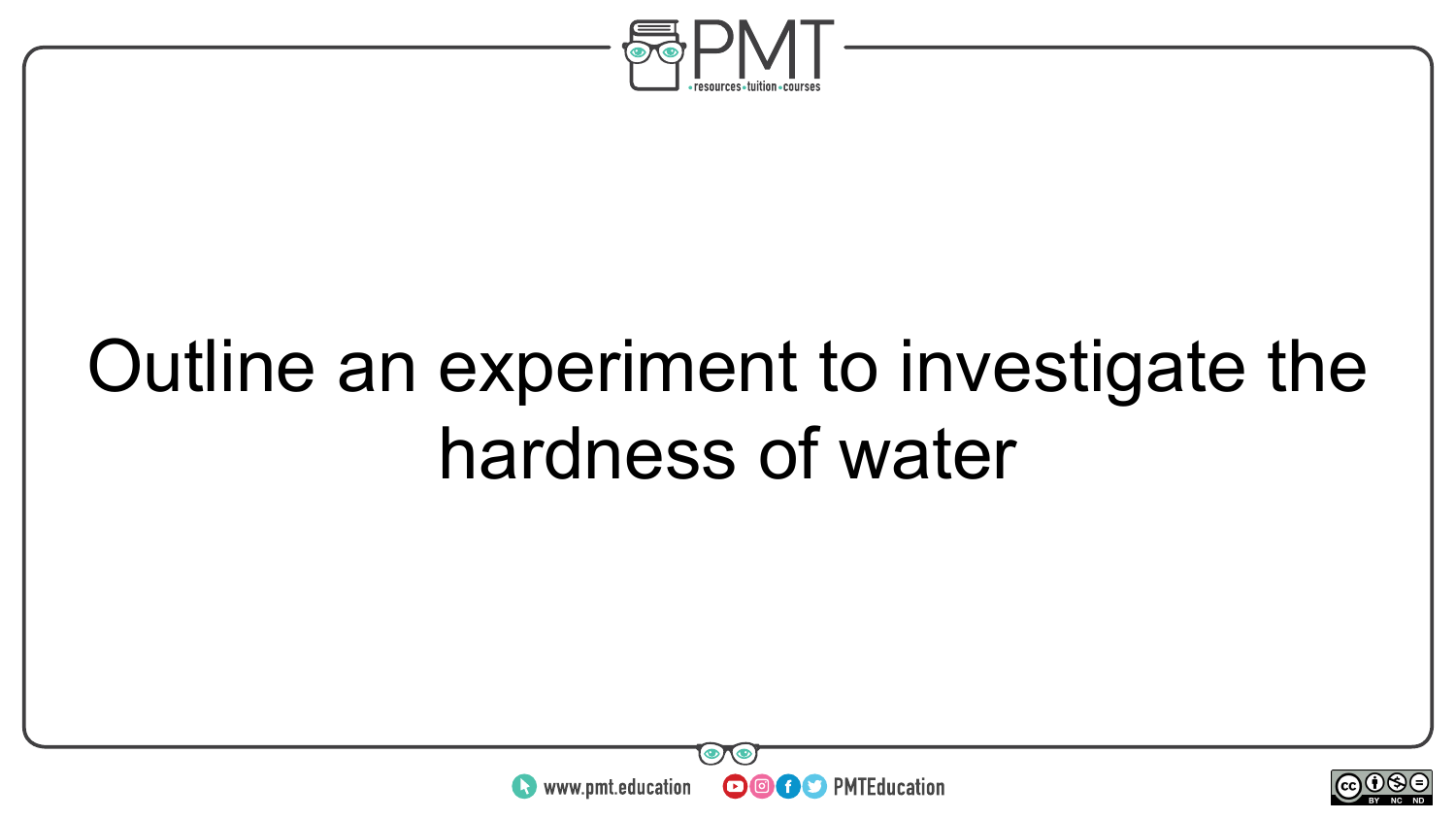

#### Outline an experiment to investigate the hardness of water

- 1. Measure  $50 \text{ cm}^3$  of water into a conical flask.
- 2. Add soap 1 cm<sup>3</sup> at a time, shaking vigorously for 5 seconds between additions.
- 3. Stop adding soap once the lather lasts for more than 30 seconds.
- 4. Record the volume of soap added and repeat with various other water samples.



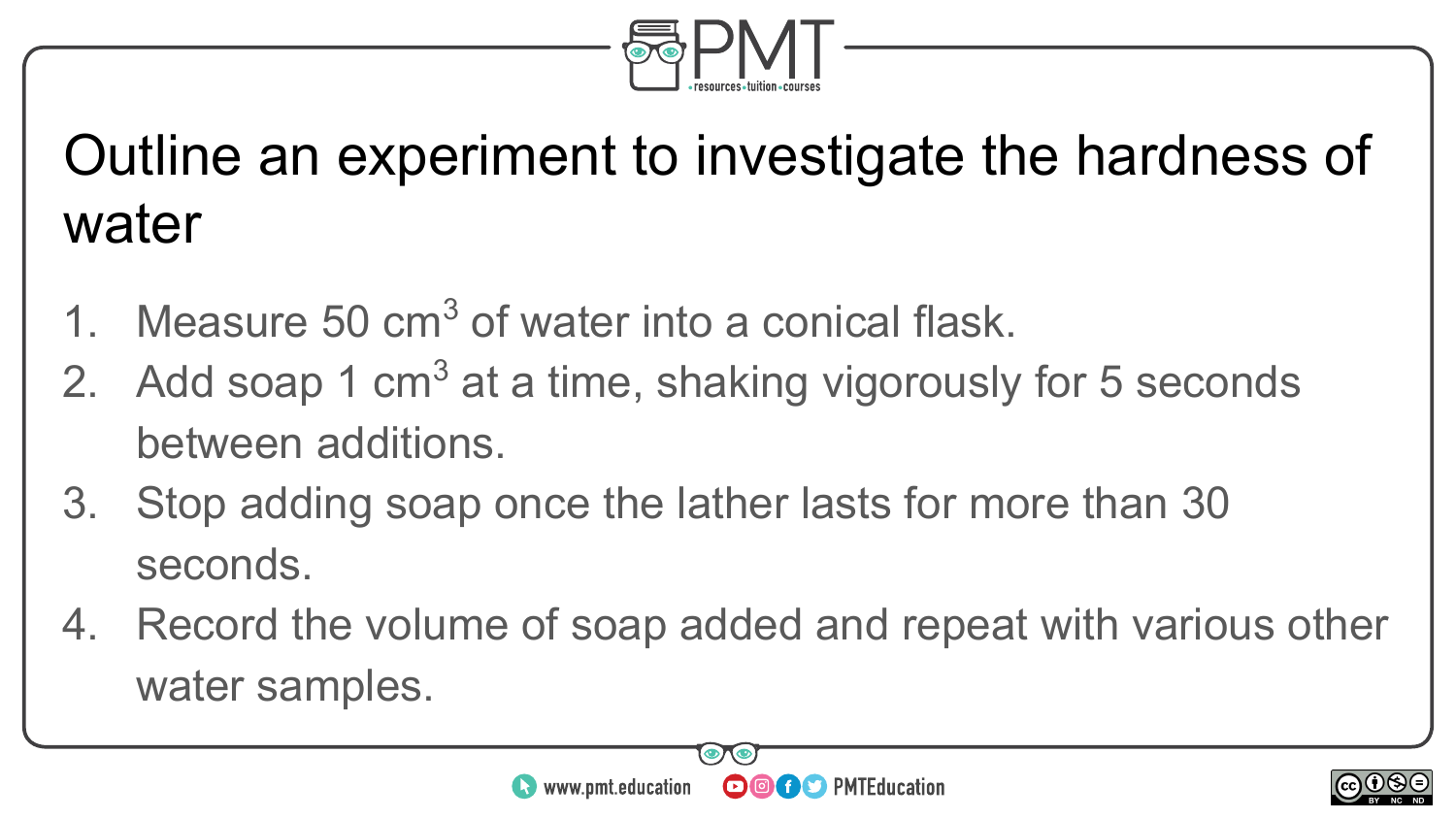

#### Using the soap experiment, how can the hardness of water be determined?



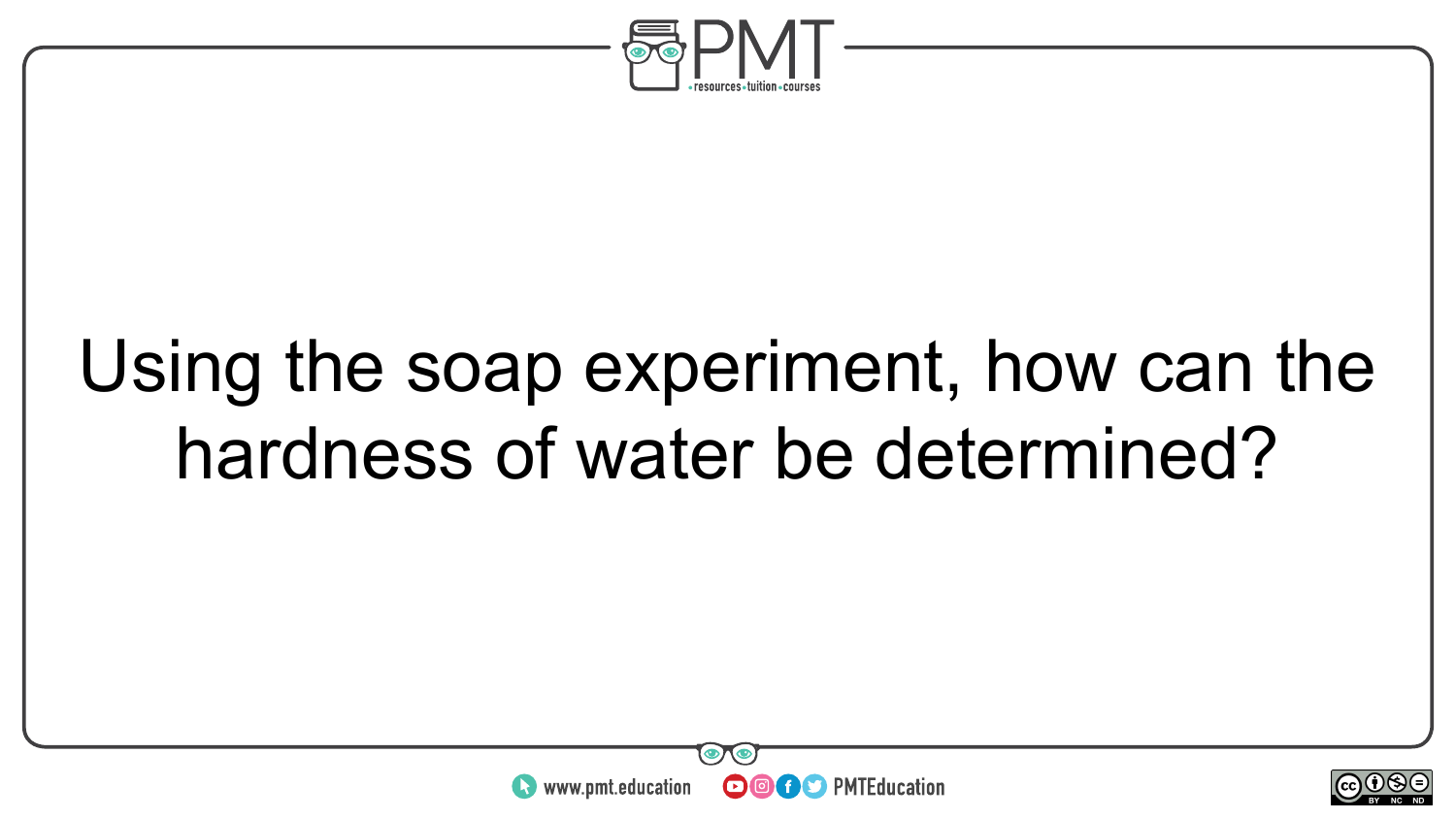

#### Using the soap experiment, how can the hardness of water be determined?

- **Soft water**: Small volume of soap required to form a lather before and after boiling.
- **Temporary hard water**: Large volume of soap required to form a lather before boiling, small volume required to form a lather after boiling.
- **Permanent hard water**: Large volume of soap required to form a lather before and after boiling.



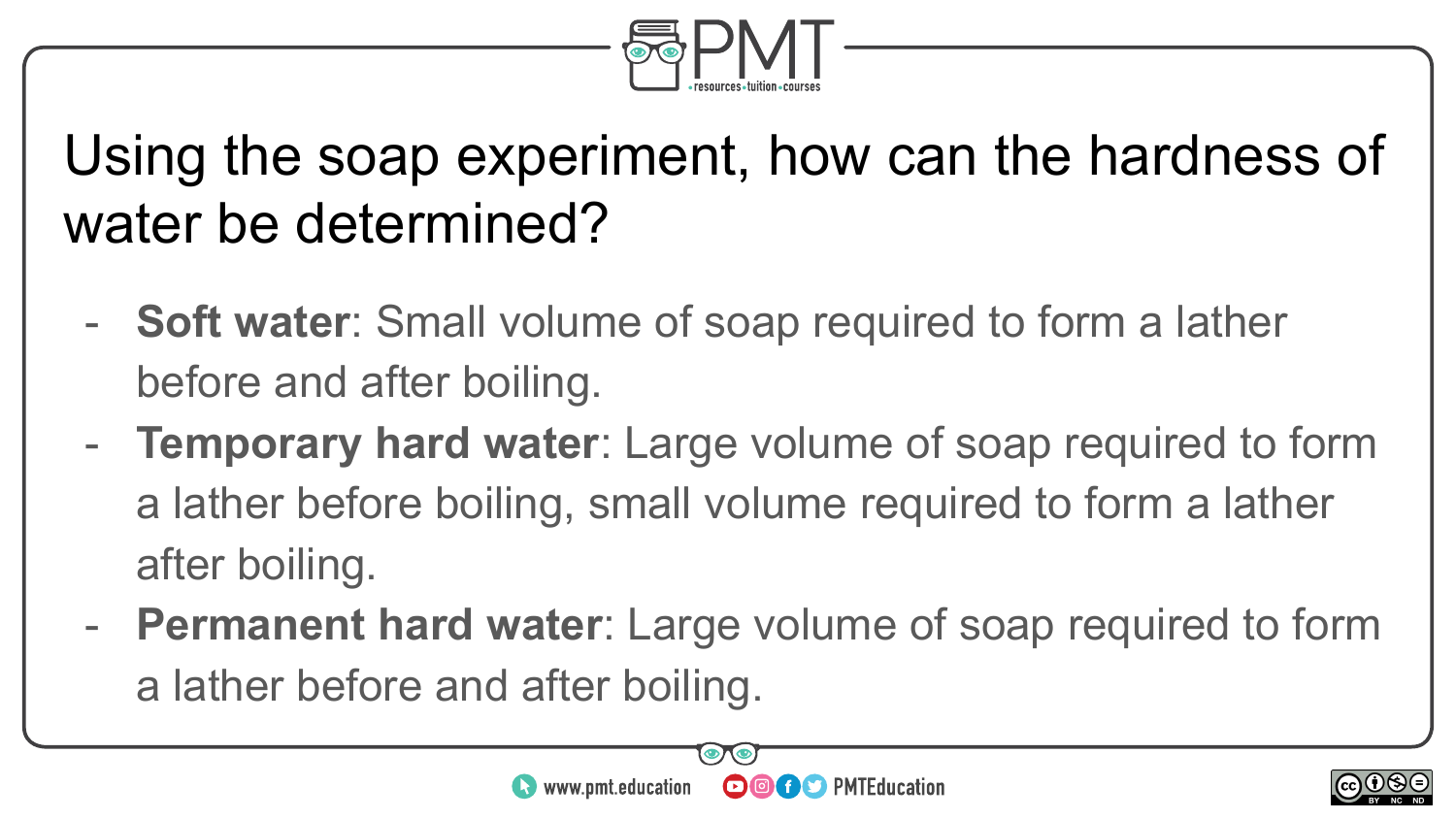

### Why is more soap required to form a lather in harder water?



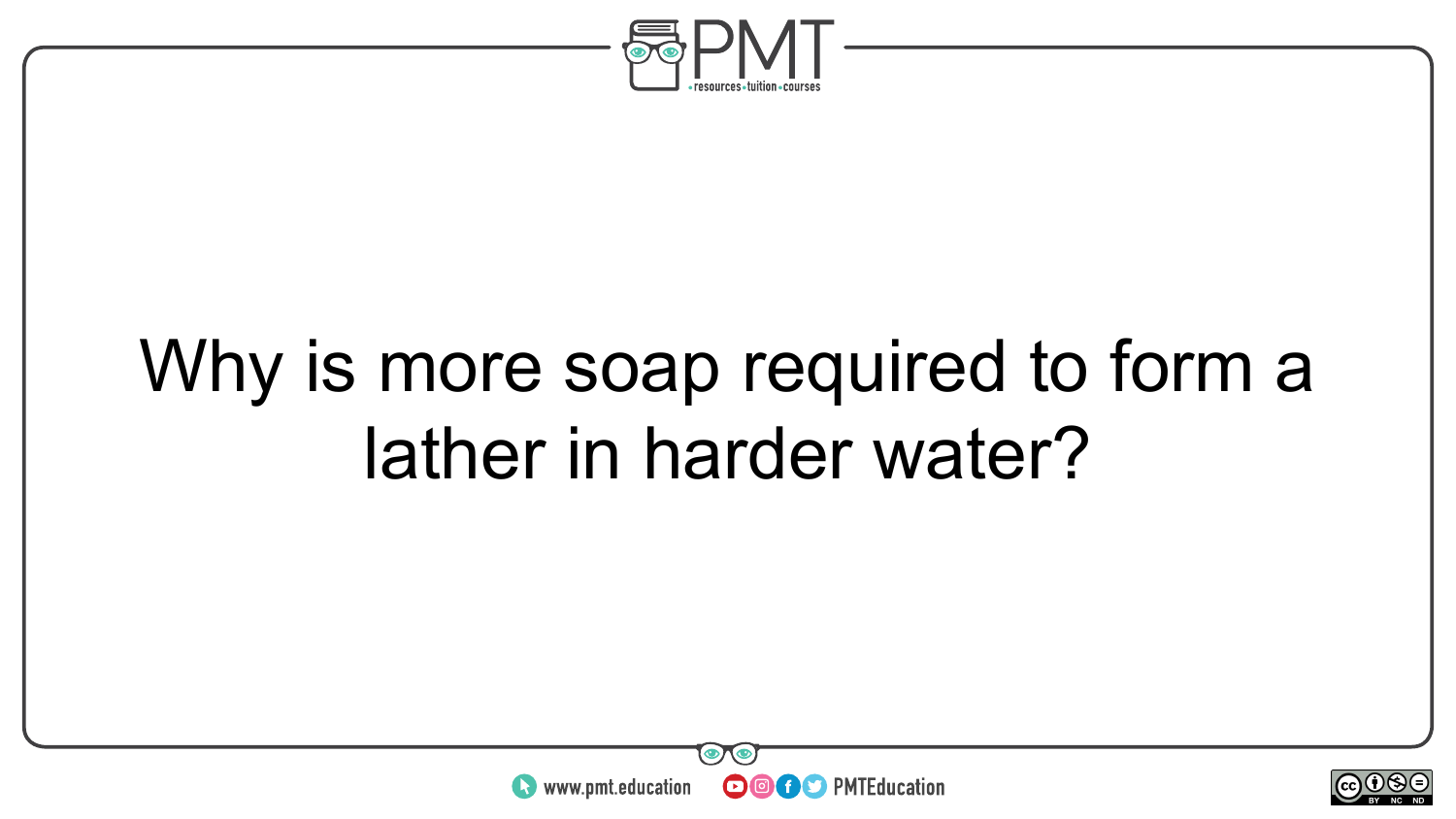

Why is more soap required to form a lather in harder water?

Calcium and magnesium ions in the water react with soap, forming scum instead of a lather.



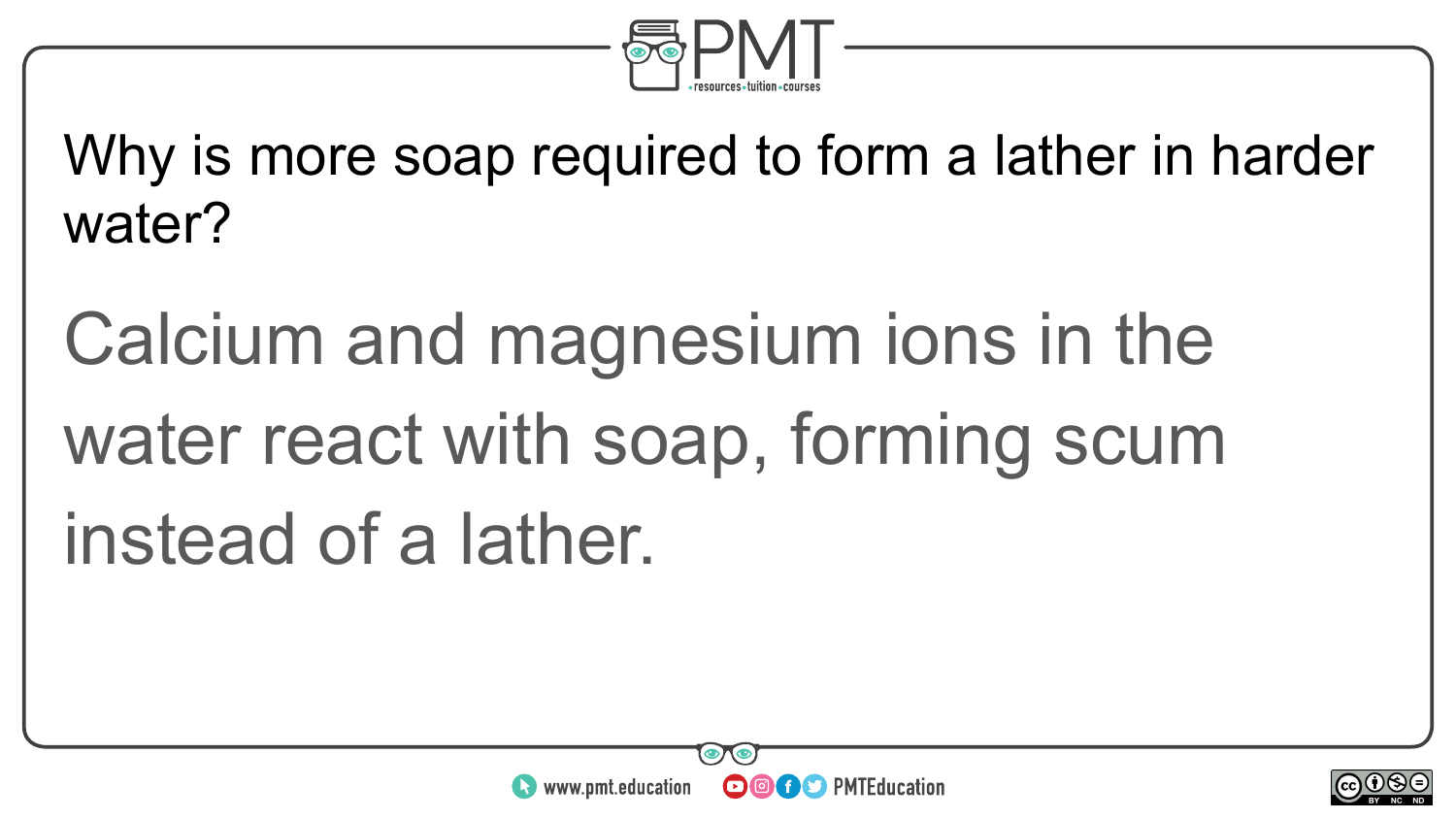

#### Why is it important that the mixtures are shaken for exactly 5 seconds each time?



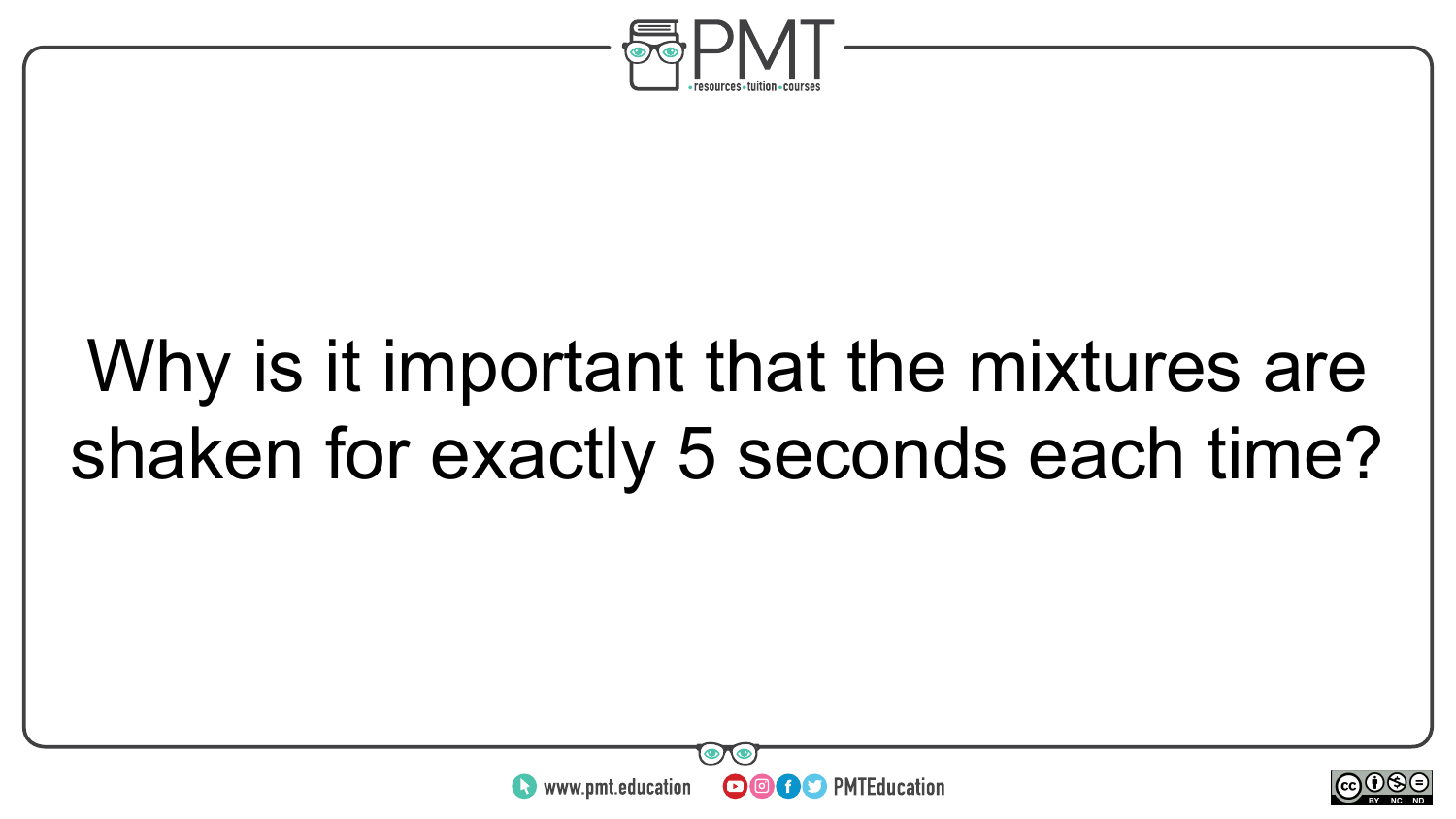

Why is it important that the mixtures are shaken for exactly 5 seconds each time?

The time taken to shake the solutions is a control variable and will have a direct effect on how long lasting the lather is. Therefore, to maintain a valid test, the mixtures must be shaken for the same amount of time.



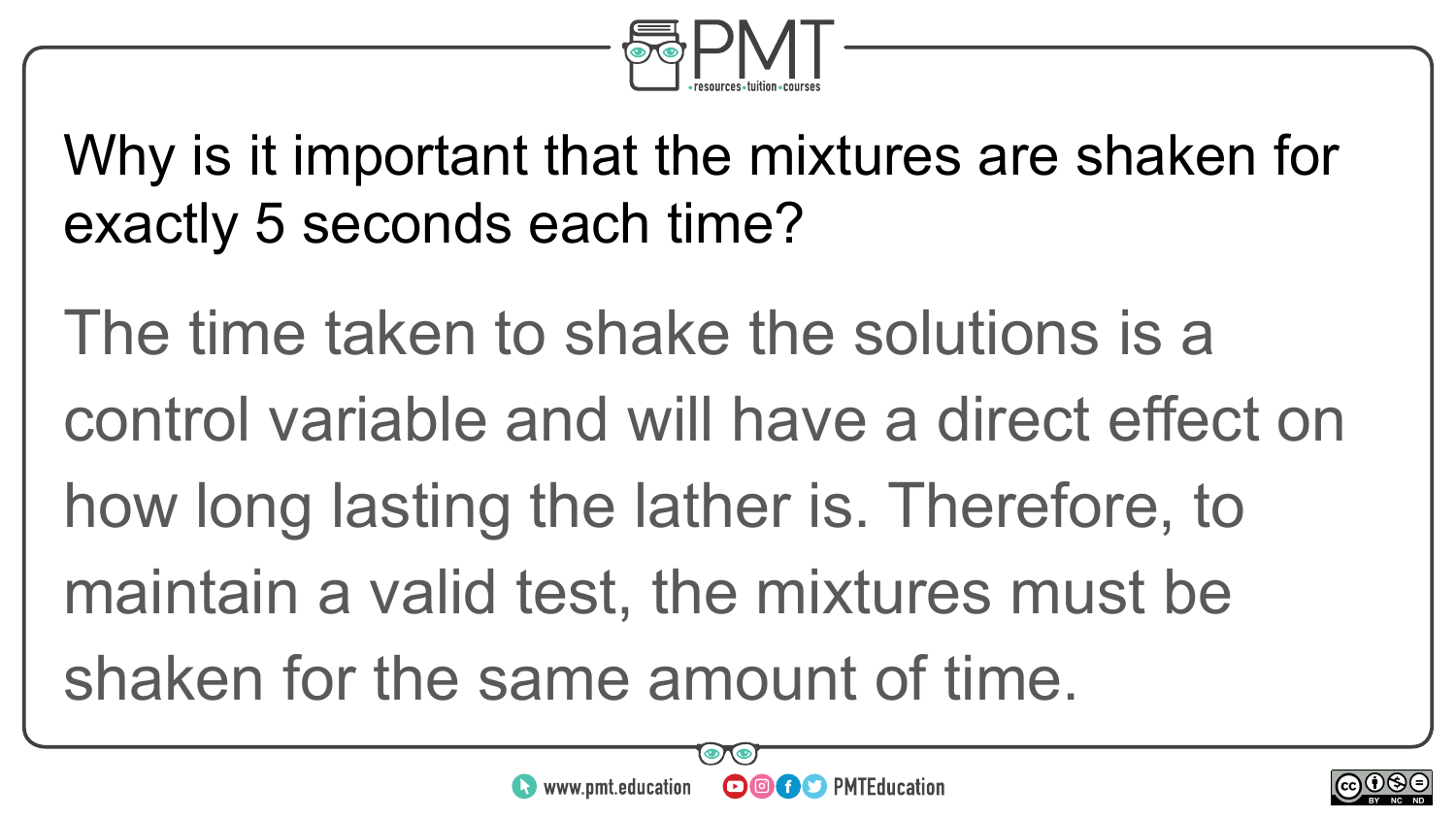

### What are all the control variables for the experiment?